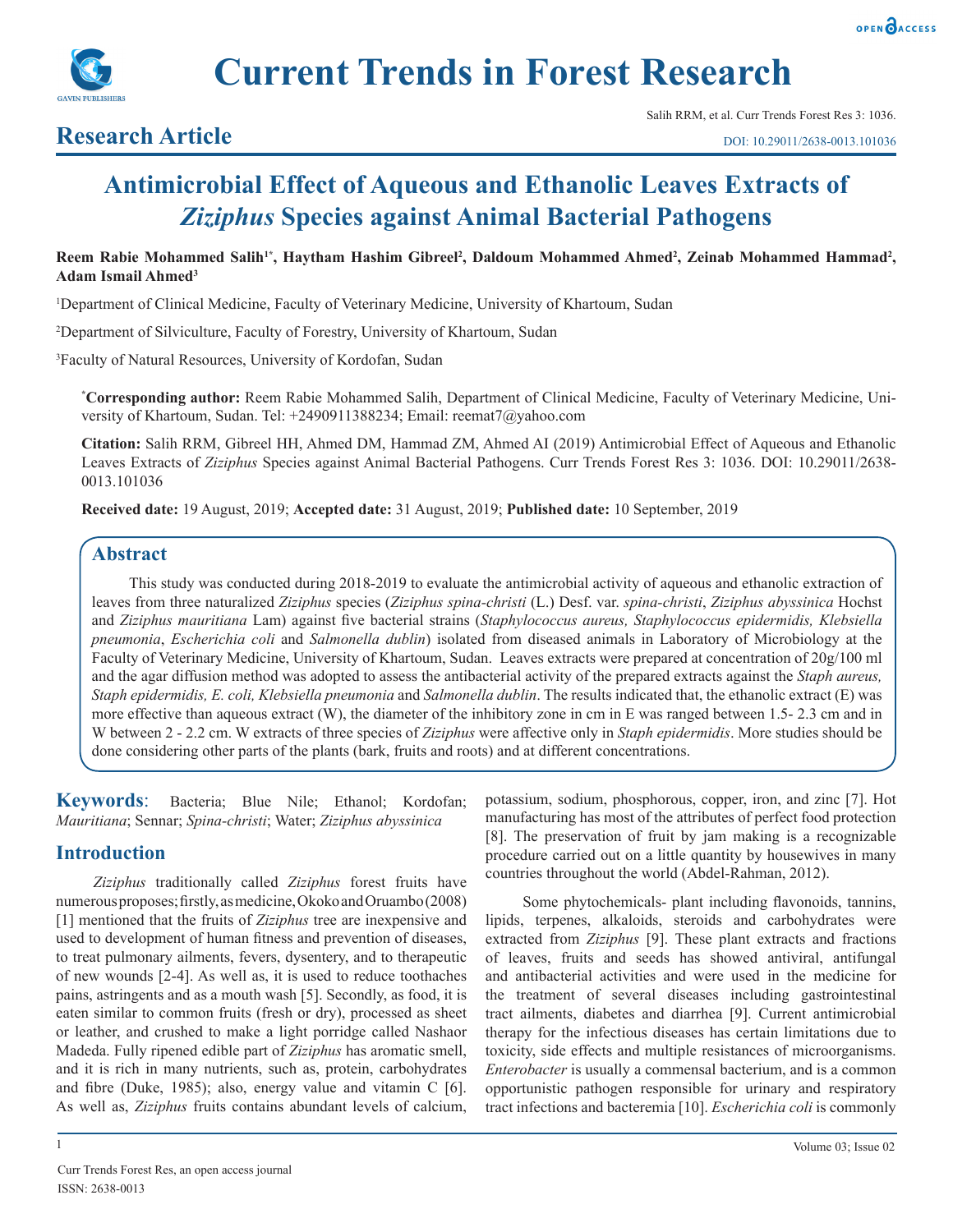found in the lower intestinal tract of healthy animals but there are many types of *E. coli*, a few of which are pathogenic by a variety of infective and toxin-producing mechanisms [11]. Currently, there is a continuous search for new drugs with reduced levels of toxicity and side effects [12,13].

Infectious diseases accounts for about half of the death in tropical countries. The use of antibiotics to control it has Lead to high incidence of side effects, and emergence of resistant bacterial strains. Herbal remedies used in the traditional medicine provide an interesting and still largely unexplored source for the creation and development of potentially new drugs for treatment [13]. The use of medicinal plants, as traditional health remedies have been most popular for 80% of world population in Asia, Latin America and Africa and is reported to have minimal side effects [14]. The *Ziziphus* species (*Rhamnacese*) are commonly used in folklore medicine for the curing of various diseases. They are wide-spread in the Mediterranean Region, Africa, Australia and tropical America. *Z. spina-christi* has been used in folk medicine as a demulcent, depurative, anodyne, emollient, Stomach- ache, for toothaches, astringents and as a mouth washes [9]. This study aimed to evaluate the antimicrobial effect of aqueous and ethanolic extraction of leaves from three Sudanese *Ziziphus* species (*Ziziphus spina-christi* var. *spina-christi, Ziziphus abyssinica* and *Ziziphus mauritiana*) against five pathogenic bacterial strains isolated from diseased animals (*Staphylococcus aureus*, *Staphylococcus epidermidis*, *Klebsiella pneumonia*, *Escherichia coli*, *Salmonella dublin*).

#### **Materials and Methods**

#### **Collection and Preparation of Plant Samples**

Plants materials used were leaves collected from *Ziziphus spina-christi* var. *spina-christi,* (Sidr Baldi), *Ziziphus abyssinica*  (Nabak Al Feel) and *Ziziphus mauritiana* (Al Nabak Al Helo) growing in different sites in Sudan (Khartoum State, Sennar State, Blue Nile State and Kordofan State). The species identification was done in the field depending on taxonomic keys available in Sudan's Floras [15]. The leaves were air-dried at room temperature (37 ˚ C) in the laboratory of the Department of Silviculture, Faculty of Forestry, University of Khartoum for 7 days and pounded to fine powder using an electric blender and also mortar.

#### **Preparation of Plant Extracts**

#### **Preparation of Aqueous "Water" Leaves Extract**

Fifty grams' sample of air-dried leaves powder from the different *Ziziphus* species was transferred into a beaker and 100 ml distill water was added. The solution was kept in rotary shaker for 3 days. The obtained aqueous (supernatant) was filtrated twice with Whatman filter paper and kept to dry for 2 days at room temperature (37 ˚ C). The obtained dried filtrate was weighted for

the studied species (35 g for *Ziziphis spina-christi*, 32 g for *Ziziphus abyssinica* and 36 g for *Ziziphus mauritiana*) and transferred into glass bottles (50 ml) and stored at room temperature, then were diluted to 0.2 mg/ml by dissolving 20 g from extract to 100 ml.

#### **Preparation of Ethanol Leaves Extract**

The ethanol extracts were prepared from the leaves of different *Ziziphus* species by adopting the extraction method described by Ogbadoyi, et al. (2007) [16] and used by Hameed, et al. (2017) [17]. In total, 20 g of previously prepared air-dried leaves powder was taken for each species and transferred into beaker (250 ml) and 100 ml of 100% ethanol was added at ambient temperature  $(28 \pm 2 \degree C)$ . The stock was put in rotary shaker and extraction was allowed to process for 48 hours for full extraction. Then, twice subsequent centrifuged (3500 rpm, 20 min) was made to the samples and finally, the supernatant was harvested. The obtained solvents were then evaporated at room temperature and stored after dilution to 0.2 mg/ml in sterile glass bottles for further *in vitro* assay.

#### **Preparation of Culturing and Identification of Bacteria**

Enriched media (Blood and MacConkey agars) were prepared in microbiology laboratory at faculty of Veterinary Medicine, University of Khartoum and cultured by swabs collected from diseased animals, incubated for 24- 48 hrs at 37 ˚ C. Smears were prepared from different colonies and stained with Gram's stain to differentiate between gram positive and gram negative bacteria. Purified colonies were cultured in nutrient agar. All primary and secondary biochemical testes were made according to Barrow and Feltham (2003) to detect the genera and species.

#### **Antimicrobial Activity Test (Sensitivity Test)**

The agar diffusion method was adopted to assess the antibacterial activity of the prepared extracts [17]. The stocked cultures of five bacterial strains *Staphylococcus aureus, Staphylococcus aureus epidermidis, Klebsiella pneumonia, Salmonella dublin* and *Escheichia coli* were grown in nutrient broth medium (Merck, Germany) at 37 ˚ C for 22 hours. A lawn culture of studied bacteria was prepared on the wells of 6.0 mm in diameter which were cut in the Muller-Hinton Agar (MHA, Merck) by using a sterile pasture pipette and agar discs were removed. Then sample of equal amounts (0.1 ml) of each extracts were filled into each well at concentration of 0.2 mg/ml and added the tested bacteria using micro pipette. The extracts were allowed to diffuse into the agar matrix for 1 hour before incubating in the upright position at 37 ˚ C for 24 hours. The diameter of the zone of inhibition was a measured in millimeter by using transparent ruler to determine the antibacterial activity of the *Ziziphus* extracts.

#### **Results**

The results of present study are shown in Table 1, Figure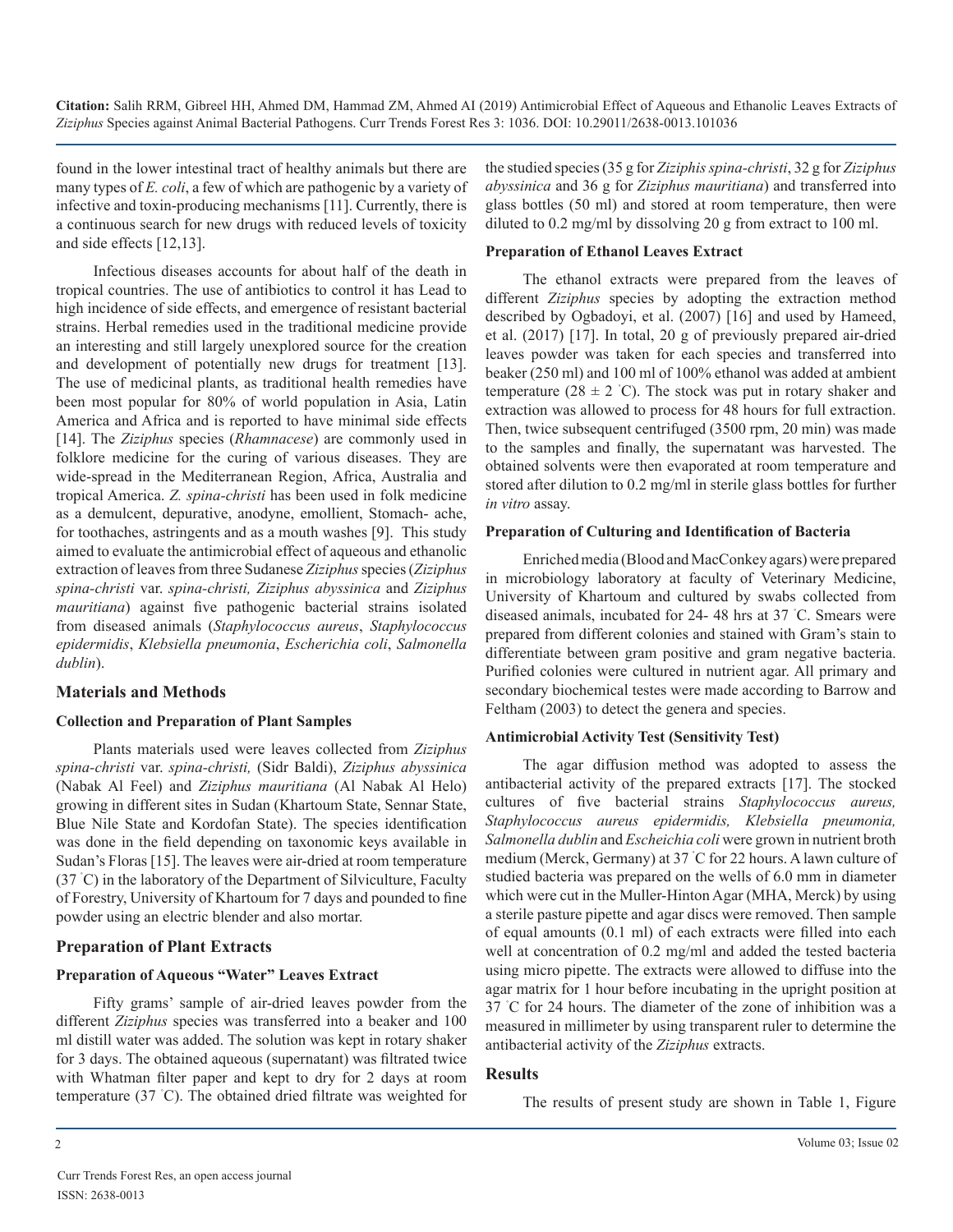1 and Figure 2. The results of analysis of variance indicated significant difference (Pr=0.0001) in antimicrobial activity of aqueous and ethanol leaves extracts at concentration of 0.2mg/ ml of the three studied *Ziziphus* species (*Ziziphus mauritiana*  and 2 cm in *Ziziphus spina-christi* var. *spina-christi* and Ziziphus *abyssinica*) against bacterial stains tested (*Staphylococcus aureus, Staphylococcus epidermidis, Klebsiella pneumonia, Salmonella dublin* and *Escheichia coli*). At the concentration of 0.2mg/ml, the ethanolic extract of different species of *Ziziphus* was effective and aqueous one. However, the leaves aqueous extract of the three species of *Ziziphus* was inhibited *Staphylococcus epidermidis* with inhibitory zone diameter from 2.2±0.07 cm in *Ziziphus mauritiana* 

and 2±0.07 cm in both *Ziziphus spina-christi*- var. *spina-christi*  and *Ziziphus abyssinica.* The ethanolic extract of *Z. spina-christi* var. *spina-cristi* was positive in all isolated bacteria with different diameter of inhibitory zone between 1.5±0.07 cm in *E. coli* to 2.3±0.14 cm in *Salmonella dublin* while in *Z. abyssinica* the diameter of inhibitory zone was between 1.6±0.07 cm in *Staph aureus,* 1.6±0.07 in *E. coli* and 1.6±0.14 in *Staph epidermidis* to 2.2±0.15 cm in *Salmonella dublin.* Furthermore, the ethanolic extract of *Z. mauritiana* showed diameter of inhibitory zone between 1.5±0.12 cm in both *Staph epidermidis* and *E. coli* to 2.2±0.18 cm in *Salmonella dublin*.

| <b>Bacterial strains</b>      | Ziziphus genotypes and methods of leaf extraction, diameter of inhibitory zone (cm) |                              |                                           |                              |                                       |                              |
|-------------------------------|-------------------------------------------------------------------------------------|------------------------------|-------------------------------------------|------------------------------|---------------------------------------|------------------------------|
|                               | Ziziphus spina-christi (L.) Desf. var. spina-<br>christi<br>(Code: ZSs)             |                              | Ziziphus abyssinica Hochst.<br>(Code: Za) |                              | Ziziphus mauritiana Lam.<br>(Code:Zm) |                              |
|                               | Water (W)                                                                           | Ethanol (E)                  | Water (W)                                 | Ethanol (E)                  | Water<br>(W)                          | Ethanol (E)                  |
| Staphylococcus<br>aureus      | 0b $(\pm 0.0)$<br>$-ve$                                                             | 1.6bc $(\pm 0.07)$<br>$+ve$  | 0b $(\pm 0.0)$<br>$-ve$                   | 1.6c $(\pm 0.07)$<br>$+ve$   | 0b $(\pm 0.0)$<br>$-ve$               | $1.7b \ (\pm 0.07)$<br>$+ve$ |
| Staphylococcus<br>epidermidis | $2a (\pm 0.07)$<br>$+ve$                                                            | $1.7b \ (\pm 0.14)$<br>$+ve$ | $2a (\pm 0.07)$<br>$+ve$                  | 1.6c $(\pm 0.14)$<br>$+ve$   | 2.2a<br>$(\pm 0.07)$<br>$+ve$         | 1.5c $(\pm 0.12)$<br>$+ve$   |
| Klebsiella<br>pneumonia       | 0b $(\pm 0.0)$<br>$-ve$                                                             | $1.7b \ (\pm 0.1)$<br>$+ve$  | 0b $(\pm 0.0)$<br>$-ve$                   | $1.9b \ (\pm 0.14)$<br>$+ve$ | 0b $(\pm 0.0)$<br>$-ve$               | $1.7b \ (\pm 0.07)$<br>$+ve$ |
| Escherichia coli              | 0b $(\pm 0.0)$<br>$-ve$                                                             | 1.5d $(\pm 0.07)$<br>$+ve$   | 0b $(\pm 0.0)$<br>$-ve$                   | 1.6c $(\pm 0.07)$<br>$+ve$   | 0b $(\pm 0.0)$<br>$-ve$               | 1.5c $(\pm 0.12)$<br>$+ve$   |
| Salmonella dublin             | 0b $(\pm 0.0)$<br>$-ve$                                                             | 2.3a $(\pm 0.14)$<br>$+ve$   | 0b $(\pm 0.0)$<br>$-ve$                   | $2.2a (\pm 0.15)$<br>$+ve$   | 0b $(\pm 0.0)$<br>$-ve$               | 2.2a $(\pm 0.18)$<br>$+ve$   |
| Pr > F                        | < 0001                                                                              | < 0.001                      | < 0.001                                   | < 0.001                      | < 0.001                               | < 0001                       |
| F Value                       | 4000                                                                                | 40.83                        | 4000                                      | 28.4                         | 4840                                  | 27.33                        |
| R-Square                      | 0.9988                                                                              | 0.8909                       | 0.9988                                    | 0.8503                       | 0.999                                 | 0.8454                       |

v Means (±Standard deviation) with the same letter along the same columns do not differ significantly at P=0.5 according to Duncans Multiple Test; +ve: sensitive to plants extracts; -ve: not sensitive to plants extracts.

**Table 1:** Showing types of bacterial strains, *Ziziphus* genotypes and methods of leaf extraction, diameter of inhibitory zone (cm).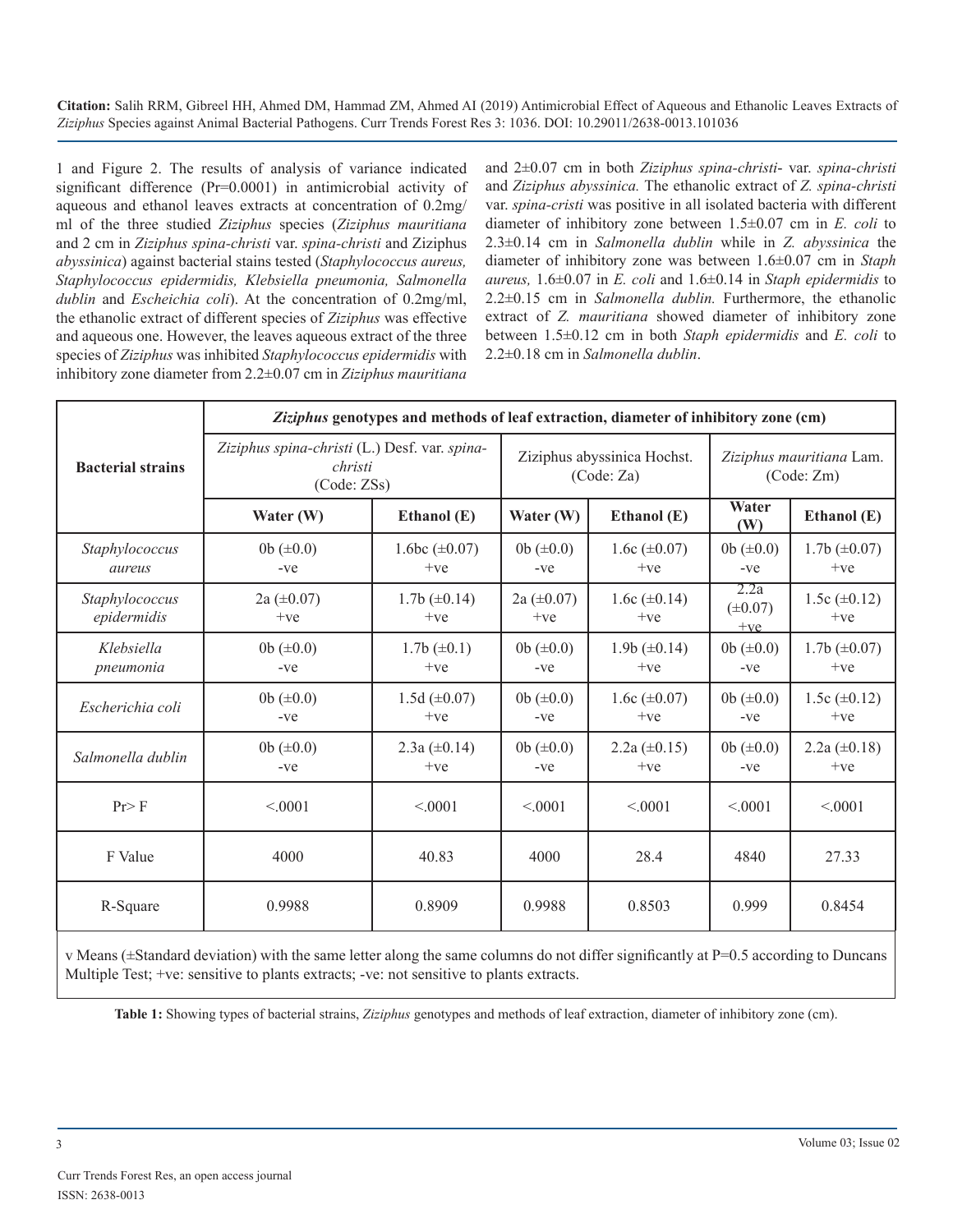

**Figure 1:** The inhibitory zones (cm) of the water "aqueous" (W) and ethanolic (E) leaves extract of *Ziziphus* species against the five isolated bacteria.



**Figure 2:** Sensitivity tests by used the leaves aqueous "water" (W) and ethanolic (E) extracts of three species of *Ziziphus* in the Sudan. Where: ZaW: *Ziziphus abyssinica* water extract; ZmW: *Ziziphus mauritiana* water extract; ZSsW: Ziziphus *spina-christi* water extract; ZaE: *Ziziphus abyssinica* ethanolic extract; ZmE: *Ziziphus mauritiana* ethanolic extract; ZSsW: *Ziziphus spina-christi* ethanolic extract.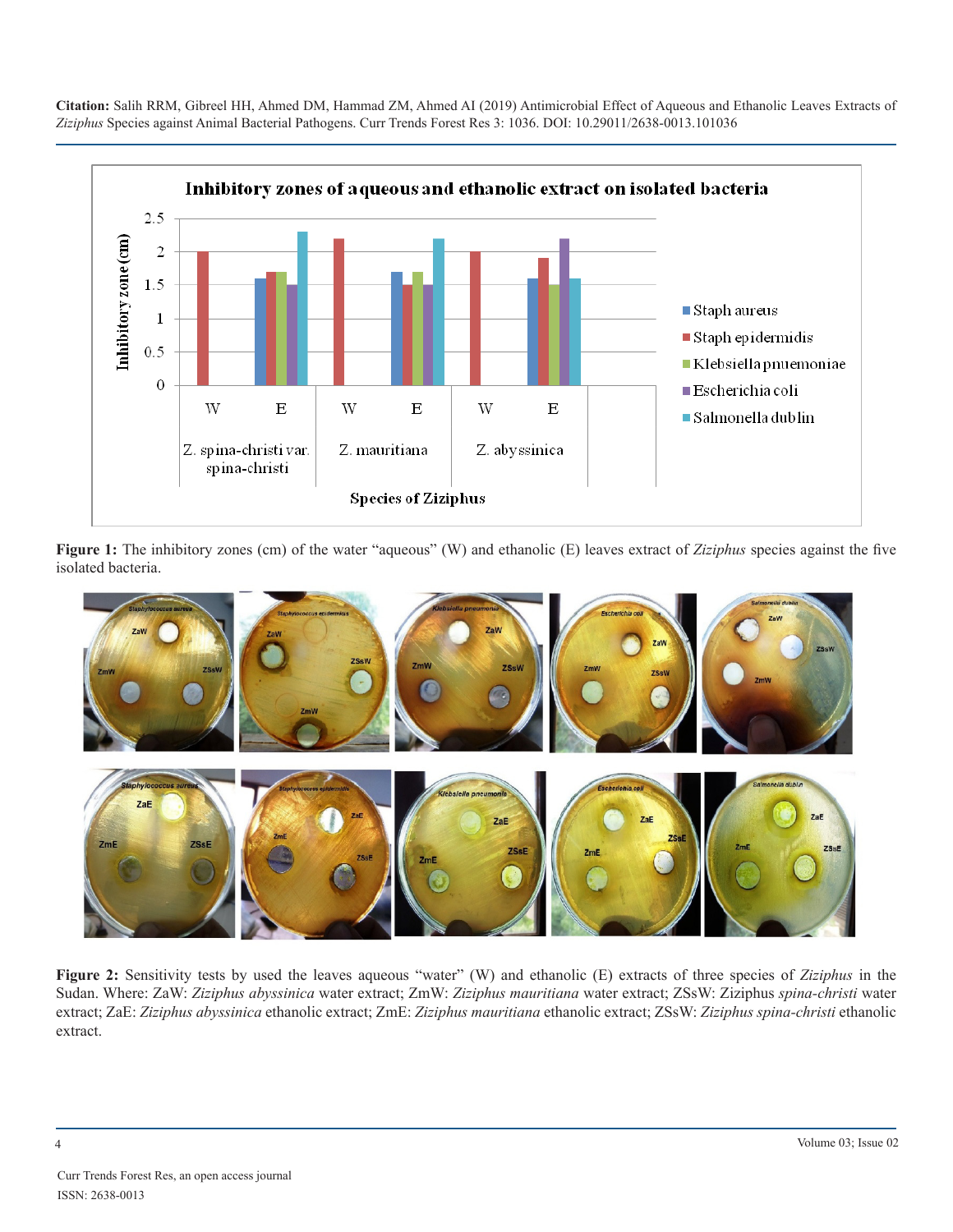#### **Discussion**

In current world, a microbial infection was one of the major threats to human and animal population. Antimicrobial drugs provide the essential basic for treatment of various microbial infections instead of the elevated genetic inconsistency of some microorganisms enhance them to quickly develop antimicrobial resistance; therefore, there has been a continuing study for new potent antimicrobials drugs [17]. Due to drug resistance nature of microorganisms, there is a need to find out new lead molecules from alternative sources like plants and algae. The present study shows that leaves extracts (aqueous and [ethanolic\) have inhibitory effect on bacterial growth. The plant ex](https://www.researchgate.net/publication/235672041_Phytochemistry_and_pharmacologic_properties_of_Ziziphus_spina_christi_L_Willd)tracts show varying degrees of action adjacent to gram-negative bacteria (*Salmonella dublin, klebsiella pneumonia* and *E. coli*), and gram positive bacteria (*Staph aureus* and *Staph epidermidis*). Phytochemical components were extracted from *Ziziphus* leaves to have and inhibition activity against bacteria strains namely al[kaloids, saponins, tannins, glycosides, flavonoids and terpinoids](https://www.ncbi.nlm.nih.gov/pubmed/11395256)  [18,19]. In this study W and E extracts of the leaves three species of *Ziziphus* were used to evaluation of the antimicrobial activity. The E extract was affect in *Staph aureus* and this is in agreement with Nisaret, et al. (2010) and Hossein, et al. (2014) [20,21]. The highest effectiveness was demonstrated by the ethanolic extract of sider leaves among the Gram negative bacteria was *Salmonella*  followed by *Klebsiella* then *E. coli* and this is in agreement with Sarah and Salah (2016) [22]. In this study the E extract of *Z. mauritiana* and *Z. spina-christi* were affected in *Staph aureus* and *E. coli* [and this is in agreement with M. E. Abalaka \(2010\) \[23\]. Also](https://www.ncbi.nlm.nih.gov/pubmed/23265472)  *Ziziphus* species were affected in *Staph epidermidis* and this is in agreement with findings of Merve (2016) [24]. The chemical compound detection of *Ziziphus* plant leaves findings showed that aqueous and alcoholic extracts contain effective compounds that have been detected except composite resins in aqueous extract and resins in the alcoholic extract [19].

#### **Conclusion**

In the current investigation, the overall findings from the preliminary antibacterial effect of the leaves extracts (ethanol and water) of three types of *Ziziphus* against five species of most pathogenic bacteria in human and animal. The result indicated that the antibacterial effect of ethanol extract was more effective than aqueous. More studies are needed to test different extracts of other parts of these plants as bark, fruits and roots with in different concentrations against Gram-positive bacteria and Gram-negative bacteria.

## **Acknowledgement**

Authors are intended to express their thanks to the Ministry of Higher Education and Scientific Research in the Sudan for providing research grant and also the authority of FNC (Forest National Corporation) at Sennar, Blue Nile and Kordofan States for their support and help in filed survey and data collection. A lot of thanks are also extended to the Department of Microbiology at the Faculty of Veterinary Medicine and Department of Silviculture at the Faculty of Forestry, University of Khartoum.

#### **References**

- 1. [Okoko T, Oruambo IF \(2008\) The effects of Hibiscus sabdariffa calyx](https://www.ajol.info/index.php/biokem/article/view/56438)  [on cisplatin-induced tissues damaged in rats. Biochemistry 20: 47-52.](https://www.ajol.info/index.php/biokem/article/view/56438)
- 2. [Asgarpanah J, Haghighat E \(2012\) Phytochemistry and pharmaco](https://www.researchgate.net/publication/235672041_Phytochemistry_and_pharmacologic_properties_of_Ziziphus_spina_christi_L_Willd)logic properties of *Ziziphus spina christi* (L.) Willd. African Journal of [Pharmacy and Pharmacology 6: 2332-2339.](https://www.researchgate.net/publication/235672041_Phytochemistry_and_pharmacologic_properties_of_Ziziphus_spina_christi_L_Willd)
- 3. [Abalaka ME, Daniyan SY, Mann A \(2010\) Evaluation of the antimicro](https://www.researchgate.net/publication/228635730_Evaluation_of_the_antimicrobial_activities_of_two_Ziziphus_species_Ziziphus_mauritiana_L_and_Ziziphus_spinachristi_L_on_some_microbial_pathogens)bial activities of two *Ziziphus* species (*[Ziziphus mauritiana](https://www.researchgate.net/publication/228635730_Evaluation_of_the_antimicrobial_activities_of_two_Ziziphus_species_Ziziphus_mauritiana_L_and_Ziziphus_spinachristi_L_on_some_microbial_pathogens)* L. and *Ziziphus spina-christi* [L.\) on some microbial pathogens. African Journal of](https://www.researchgate.net/publication/228635730_Evaluation_of_the_antimicrobial_activities_of_two_Ziziphus_species_Ziziphus_mauritiana_L_and_Ziziphus_spinachristi_L_on_some_microbial_pathogens)  [Pharmacy Pharmacology 4: 135-139.](https://www.researchgate.net/publication/228635730_Evaluation_of_the_antimicrobial_activities_of_two_Ziziphus_species_Ziziphus_mauritiana_L_and_Ziziphus_spinachristi_L_on_some_microbial_pathogens)
- 4. [Adzu B, Amos S, Wambebe C, Gamaniel K \(2001\) Antinociceptive](https://www.ncbi.nlm.nih.gov/pubmed/11395256)  activity of *Ziziphus spina christi* root bark extract. Fitoterapia 72: 334- [350.](https://www.ncbi.nlm.nih.gov/pubmed/11395256)
- 5. [Waggas AM, Al-Hasani RH \(2010a\) Neurophysiological study onpos](https://www.ncbi.nlm.nih.gov/pubmed/23961090)[sible protective and therapeutic effects of Sidr \(](https://www.ncbi.nlm.nih.gov/pubmed/23961090)*Zizyphus spina-christi* [L.\) leaf extract in male albino rats treated with pentylenetetrazol. Saudi](https://www.ncbi.nlm.nih.gov/pubmed/23961090)  [Journal of Biological Sciences 17: 269-274.](https://www.ncbi.nlm.nih.gov/pubmed/23961090)
- 6. [Waggas AM, Al-Hasani RH \(2009b\) Effect of Sidr \(](https://www.researchgate.net/publication/237114708_Effect_of_Sidr_Zizyphus_spina-christi_Fruit_Extract_on_the_Central_Nervous_System_in_Male_Albino_Rats)*Zizyphus spinachristi*[\) Fruit Extract on the Central Nervous System in Male Albino](https://www.researchgate.net/publication/237114708_Effect_of_Sidr_Zizyphus_spina-christi_Fruit_Extract_on_the_Central_Nervous_System_in_Male_Albino_Rats)  [Rats. American-Eurasian Journal of Scientific Research 4: 263-267](https://www.researchgate.net/publication/237114708_Effect_of_Sidr_Zizyphus_spina-christi_Fruit_Extract_on_the_Central_Nervous_System_in_Male_Albino_Rats).
- 7. [Nyanga LK, Gadaga TH, Nout MJR, Smid EJ, Boekhout T, et al. \(2013\)](https://www.ncbi.nlm.nih.gov/pubmed/23265472)  Nutritive value of masau (*Ziziphus mauritiana*) fruits from Zambezi Val[ley in Zimbabwe 138: 168-172.](https://www.ncbi.nlm.nih.gov/pubmed/23265472)
- 8. [Chipurura B, Muchuweti M \(2010\) Effect of irradiation and high pres](https://scialert.net/fulltextmobile/?doi=ajcn.2010.190.199)[sure processing technologies on the bioactive compounds and antioxi](https://scialert.net/fulltextmobile/?doi=ajcn.2010.190.199)[dant capacities of vegetables. Asian J Clin Nutr 2: 190-199.](https://scialert.net/fulltextmobile/?doi=ajcn.2010.190.199)
- 9. [Shahat AA, Pieters L, Apers S, Nazeif NM, Abdel-Azim NS, et al.](https://www.ncbi.nlm.nih.gov/pubmed/11746840)  [\(2001\) Chemical and biological investigations on](https://www.ncbi.nlm.nih.gov/pubmed/11746840) *Zizyphus spinachristi* [L. Phytother Res 15: 593-597.](https://www.ncbi.nlm.nih.gov/pubmed/11746840)
- 10. [Talon D, Menget P, Thouverez M, Thiriez G, GbaguidiHaore H, et al.](https://www.ncbi.nlm.nih.gov/pubmed/15183241)  [\(2004\) Emergence of Enterobacter cloacae as a common pathogen in](https://www.ncbi.nlm.nih.gov/pubmed/15183241)  [neonatal units: pulsed-fild gel electrophoresis analysis. J Hosp Infect](https://www.ncbi.nlm.nih.gov/pubmed/15183241)  [57: 119-125.](https://www.ncbi.nlm.nih.gov/pubmed/15183241)
- 11. [EFSA \(European Food Safety Authority\) \(2011\) Shiga toxin-producing](https://www.efsa.europa.eu/en/efsajournal/pub/2390)  *E. coli* [\(STEC\) O104:H4 outbreaks in Europe: taking stock. EFSA J](https://www.efsa.europa.eu/en/efsajournal/pub/2390)  [9: 2390.](https://www.efsa.europa.eu/en/efsajournal/pub/2390)
- 12. [AL-Haj NA, Mashan MN, Shamsudin H, Vairappan CS, Sekawi \(2010\)](https://thescipub.com/abstract/10.3844/ajptsp.2010.95.102) [Antibacterial activity of marine source extracts against multidrug resis](https://thescipub.com/abstract/10.3844/ajptsp.2010.95.102)[tanceorganisms. Am J Pharm Toxicol 5: 195-102.](https://thescipub.com/abstract/10.3844/ajptsp.2010.95.102)
- 13. [Ali NA, Jülich WD, Kusnick C, Lindequist U \(2001\) Screening of Ye](https://www.ncbi.nlm.nih.gov/pubmed/11167035)[meni medicinal plants for antibacterial and cytotoxic activities. J Hnop](https://www.ncbi.nlm.nih.gov/pubmed/11167035)[harmacol 74: 173-179.](https://www.ncbi.nlm.nih.gov/pubmed/11167035)
- 14. [Doughari JH \(2006\) Antimicrobial Activity of](https://www.tjpr.org/vol5_no2/524Doughari.pdf) *Tamarindus indica* Linn. [Trop J Pharma Res 5: 597-603.](https://www.tjpr.org/vol5_no2/524Doughari.pdf)